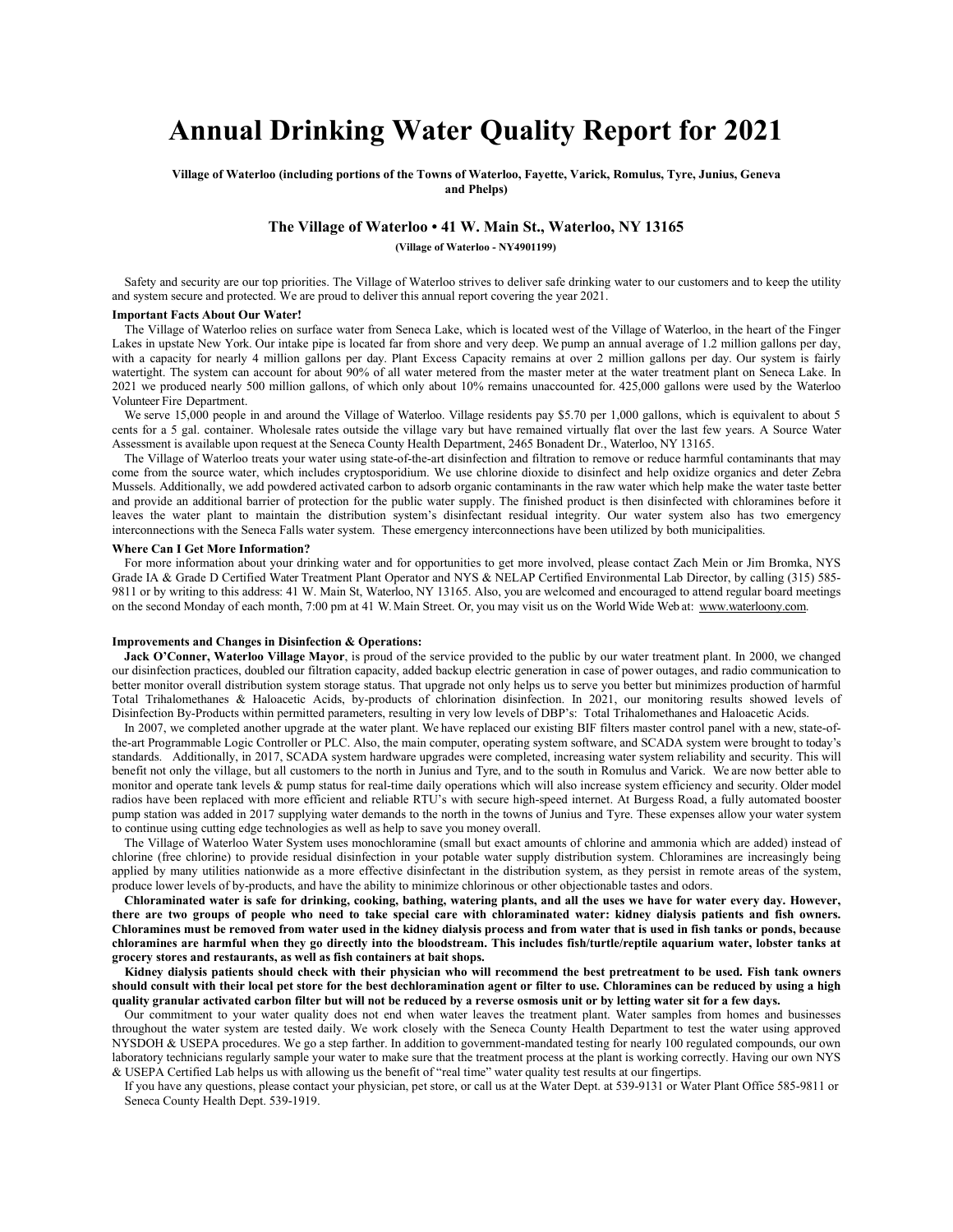**The Village of Waterloo 2021 Monitoring Results for Contaminants in Drinking Water** Some people may be more vulnerable to contaminants in drinking water than the general population. Immuno-compromised persons such as persons with cancer undergoing chemotherapy, persons who have undergone organ<br>transplants, people with HIV/AIDS or other imm

| <b>Microbiological Contaminants</b>    |                       |                |                                              |            |                            |                                         |                                                                                                                                |  |  |
|----------------------------------------|-----------------------|----------------|----------------------------------------------|------------|----------------------------|-----------------------------------------|--------------------------------------------------------------------------------------------------------------------------------|--|--|
| Contaminant                            | Violation<br>(Yes/No) | Date of Sample | <b>Level Detected</b>                        | Unit       | <b>MCLG Health</b><br>Goal | Regulatory<br>Limit (MCL, TT<br>or ACL) | <b>Potential</b><br>Source of<br>Contamination                                                                                 |  |  |
| Turbidity <sub>1</sub>                 | ΝO                    | 8/29/2021      | 0.338                                        | <b>NTU</b> | <b>NA</b>                  | 1.00                                    | Soil runoff, algae                                                                                                             |  |  |
| Distribution<br>Turbidity <sub>1</sub> | NO                    | 8/2/2021       | 0.470                                        | <b>NTU</b> | <b>NA</b>                  | 5.00                                    |                                                                                                                                |  |  |
| Inorganic<br><b>Contaminants</b>       |                       |                |                                              |            |                            |                                         |                                                                                                                                |  |  |
| <b>Nitrate</b>                         | <b>NO</b>             | 8/16/21        | 0.361                                        | mg/L       | 10                         | 10                                      | Runoff from fertilizer<br>use; Leaching from<br>septic tanks, sew<br>age; Erosion of natural                                   |  |  |
| Nitrite                                | <b>NO</b>             | 8/16/21        | < 0.0100                                     | mg/L       | 1                          | 1                                       | dep.<br>Runoff from fertilizer<br>use; Leaching from<br>septic tanks, sew-<br>age; Erosion of natural<br>dep.                  |  |  |
| Antimony                               | ΝO                    | 8/16/2021      | < 0.000408                                   | mg/L       | 6                          | 6                                       | Discharge from<br>petroleum refineries;<br>fire retardants;<br>ceramics;<br>electronics; solder                                |  |  |
| Sodium <sub>2</sub>                    | ΝO                    | 8/16/21        | 73.8 (single<br>sample)                      | mg/L       | <b>NA</b>                  | 250                                     | Naturally<br>occurring                                                                                                         |  |  |
| Barium                                 | N <sub>O</sub>        | 8/16/2021      | 0.0290                                       | mg/L       | $\overline{2}$             | $\overline{2}$                          | Erosion of<br>natural                                                                                                          |  |  |
| Arsenic                                | NO                    | 8/16/2021      | < 0.00102                                    | mg/l       | 0                          | 10                                      | deposits<br>Erosion of natural<br>deposits; runoff from<br>orchards; runoff from<br>glass and electronics<br>production wastes |  |  |
| Copper                                 | <b>NO</b>             | 6/18-24/19     | 0.754<br>(90th<br>percentile)<br>0.025-0.775 | mg/L       | 1.3                        | $1.3 = AL$                              | Corrosion of<br>plumbing systems;<br>erosion of natural<br>deposits.                                                           |  |  |
| Lead <sub>3</sub>                      | <b>NO</b>             | 6/18-24/19     | 0.0048 (90th<br>percentile)<br>ND-0.0087 3   | mg/L       | 0                          | $0.015 = AL$                            | Corrosion of<br>plumbing systems;<br>erosion of natural<br>deposits.                                                           |  |  |
| Fluoride <sub>4a,4b</sub>              | <b>NO</b>             | 8/16/2021      | < 0.200                                      | mg/L       | $0.8 - 2.2$                | 2.2                                     | Erosion of<br>natural                                                                                                          |  |  |
| Nickel                                 | <b>NO</b>             | 7/23/19        | 0.0009                                       | mg/L       | <b>NA</b>                  | <b>NA</b>                               | deposits<br>Naturally<br>Occurring                                                                                             |  |  |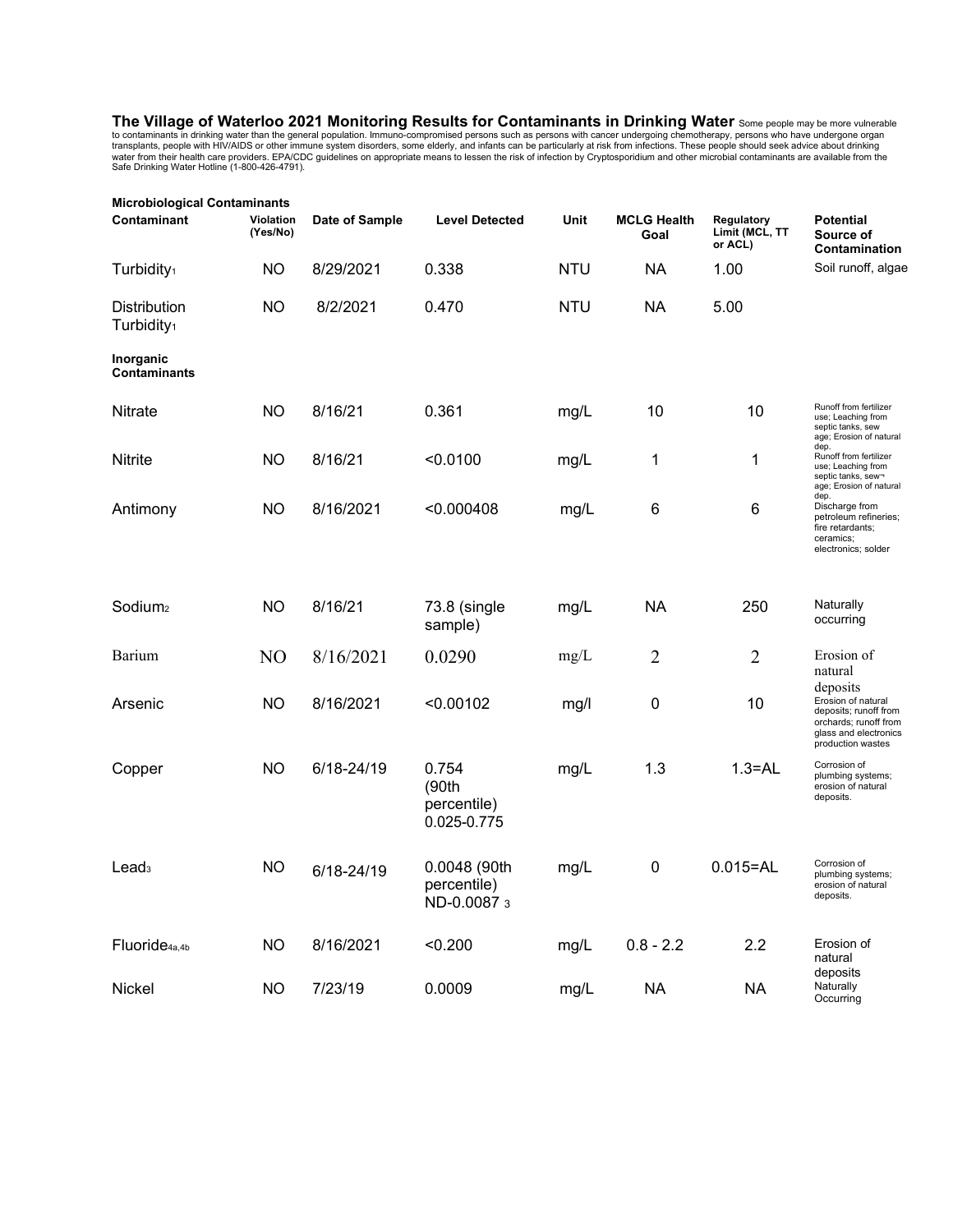# **Other**

| <b>Chlorine Dioxide</b>                  | <b>NO</b> | 11/30/21 | 590                         | ug/L | MRDLG=800 | MRDL=800  | Water additive<br>used to control<br>microbes. (Primary<br>Disinfection).<br>Byproduct of<br>drinking water<br>disinfection |
|------------------------------------------|-----------|----------|-----------------------------|------|-----------|-----------|-----------------------------------------------------------------------------------------------------------------------------|
| Chlorite<br>1/qtr                        | <b>NO</b> | 8/10/21  | 460                         | ug/L | 1000      | 1000      |                                                                                                                             |
| Chloramines                              | <b>NO</b> | 1/6/21   | 3.86                        | mg/L | NA        | 4.00      | Water additive<br>used to control<br>microbes. (Primary<br>Disinfection).                                                   |
| Trihalomethanes<br>$1$ /year             | <b>NO</b> | 8/10/21  | 18.4 site 1<br>20.2 site 2  | ug/L | 0         | 80        | Byproduct of<br>drinking water<br>disinfection<br>MCL is 80                                                                 |
| <b>Haloacetic Acids</b><br>$(HAA5)$ 1/yr | <b>NO</b> | 8/10/21  | 10.20 site 1<br>8.79 site 2 | ug/L | <b>NA</b> | 60        | Byproduct of<br>drinking water<br>disinfection<br>MCL is 60                                                                 |
| <b>TOC (Total Organic</b><br>Carbon)     | <b>NO</b> | 8/16/21  | 2.99                        | mg/L | <b>NA</b> | <b>NA</b> | Naturally<br>Occurs                                                                                                         |
|                                          |           |          |                             |      |           |           |                                                                                                                             |
| <b>PFOA</b>                              | <b>NO</b> | 6/16/21  | 1.72                        | ng/L |           |           |                                                                                                                             |

All of our Water System Operators are New York State Department of Health certified to operate the water plant and/or water distribution system.

#### **Are there Contaminants in our Drinking Water?**

According to State regulations, the Village of Waterloo routinely monitors your drinking water for various contaminants. Your water is tested for radiological contaminants, inorganic contaminants, nitrate, lead and copper, volatile organic contaminants, synthetic organic contaminants and trihalomethanes. Additionally, your water is tested for E. coli, coliform, and other bacteria. Only the contaminants detected in your drinking water are included in the Table of Detected Contaminants.

Drinking water, including bottled water, may reasonably be expected to contain at least small amounts of some contaminants. The presence of contaminants does not necessarily indicate that water poses a health risk. More information about contaminants and potential health effects can be obtained by calling the EPA's Safe Drinking Water Hotline (1-800-426-4791).

In general, the sources of drinking water (both tap water and bottled water) include rivers, lakes, streams, ponds, reservoirs, springs, and wells. As water travels over the surface of the land or through the ground, it dissolves naturally occurring minerals and can pick up substances resulting from the presence of animals or from human activities. Contaminants that may be present in source water include microbial contaminants; inorganic contaminants; pesticides and herbicides; organic chemical contaminants; and radioactive contaminants. In order to ensure that tap water is safe to drink, the State and the USEPA prescribe regulations which limit the amount of certain contaminants in water provided by public water systems. The New York State Health Department and the FDA regulations establish limits for contaminants in bottled water which must provide the same protection for public health.

**Definitions:**

*Maximum Contaminant Level (MCL):* The highest level of a contaminant that is allowed in drinking water. MCLs are set as close to the MCLGs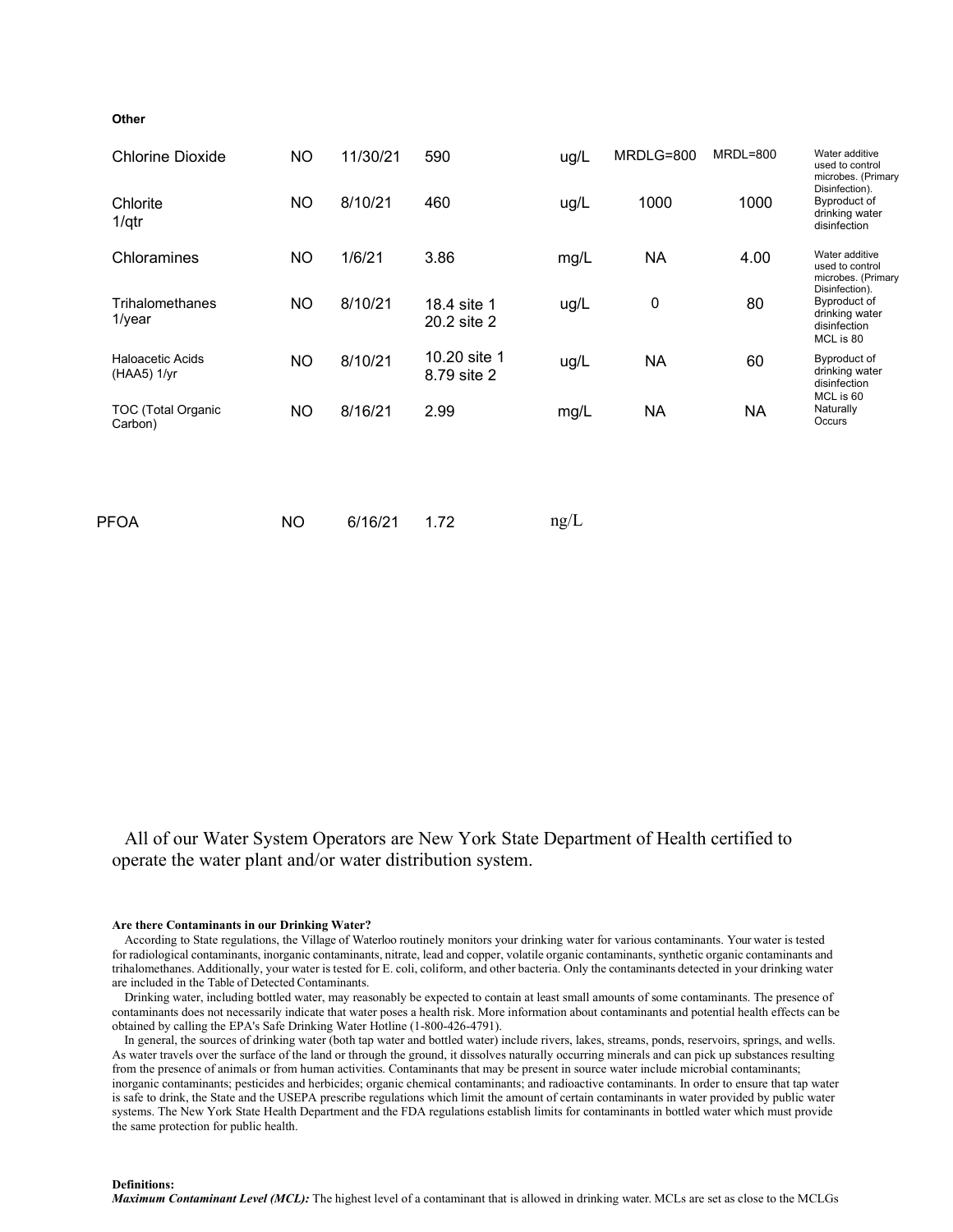as feasible using the best available treatment technology. *Maximum Contaminant Level Goal (MCLG):* The level of a contaminant in drinking water below, which there is no known or expected risk to health. MCLGs allow for a margin of safety. *Action Level (or AL):* The concentration of a contaminant, which, if exceeded, triggers treatment or other requirements, which a water system must follow.

*Treatment Technique (or TT):* A required process intended to reduce the level of a contaminant in drinking water.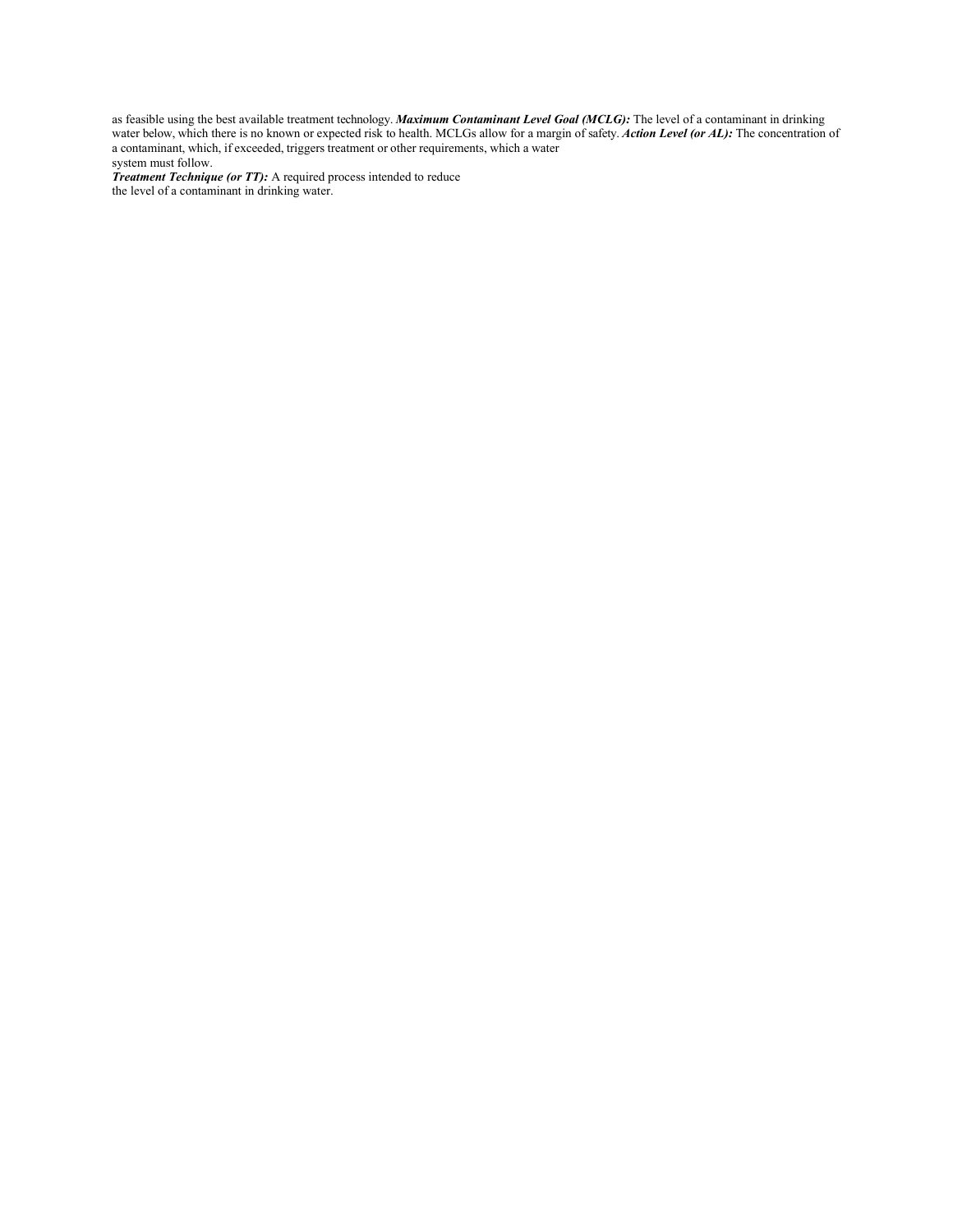*90th Percentile:* 90% of samples are equal to or less than the number in the chart. *NTU (or Nephelometric Turbidity Units):* A measure of clarity. *NA:* Not applicable. *ppt: (or parts per trillion)*: nanograms per liter (ng/l). *ppb: (or parts per billion)*: micrograms per liter (ug/l). *ppm: (or parts per million)*: milligrams per liter (mg/l). *pCi/L (or picocuries perliter):* a measure of radioactivity. *MRDL:* Maximum Residual DisinfectantLevel. *MRDLG:* Maximum Residual Disinfectant Level Goal.

#### **NOTES:** 1

Turbidity is a measure of the cloudiness of the water. We monitor it because it is a good indicator of the effectiveness of our filtration system. Our highest single turbidity measurement for the year 2021 was 0.338 NTU. State regulations require that turbidity samples collected have measurements below 1.00 NTU. All levels recorded were within the acceptable range allowed and did not constitute a treatment technique. No distribution system turbidity exceeded the NYS allowance.

Water containing more than 20mg/l of sodium should not be used for drinking by people on severely restricted sodium diets. Water containing more than 270mg/l of sodium should not be used for drinking by people on moderately restricted sodium diets.

3 – The level presented represents the 90th percentile of the sites tested. The action level for lead

was exceeded at two of the 42 sites tested in 2019.

The state allows us to monitor for some contaminants less than once per year because the concentrations of these contaminants do not change frequently. Some of our data, though accurate, are more than one-year-old. 4b

Water additive that promotes strong teeth; discharge from fertilizer and aluminum factories. Some people who drink water containing fluoride in excess of the MCL over many years could get bone disease, including pain and tenderness of the bones. Children may get mottled teeth.

## **Water Conservation Tips**

Water conservation measures not only save the supply of our water source but can also cut the cost of water treatment. They can cut the energy costs at the treatment facility associated with pumping, and chemical costs for processing of the water. There are several measures you as the water consumer can do to conserve on waterusage.

#### **Conservation measures you can use inside your home include:**

1. 1. Fixing leaking faucets, pipes, toilets, etc.

2. 2. Installation of water-saving devices in faucets, toilets and appliances. Low flow fixtures are now the only kind produced since 1994. Simply replacing old fixtures with new will reduce water consumption by nearly one-half.

- 3. 3. Wash only full loads of laundry.
- 4. 4. Don't use the toilet for trash disposal.
- 5. 5. Take shorter showers. Do not let the water run while shaving, washing, brushing teeth, or cleaning fruits and vegetables.
- 6. 6. Soak dishes before washing. Run the dishwasher only whenfull.

# **You can conserve outdoors as well:**

- 1. 1. Water the lawn and garden as little as possible. If you must water, do so in the early morning or evening.
- 2. 2. Use mulch around plants and shrubs or choose plants that don't need muchwater.
- 3. 3. Repair leaks in faucets and hoses. Use water-saving nozzles.
- 4. 4. Use water from <sup>a</sup> bucket to wash your car and save the hose for rinsing.
- 5. 5. Sweep clippings and leaves from walks and driveways rather than using the hose.
- 6. 6. Obey any and all water bans orregulations.

# **Freeze Precautions:**

1. Eliminate drafts: keep basement and garage doors and windows tightly closed, close off crawl space vents and doors, and seal cracks in basement walls or crawl spaces.